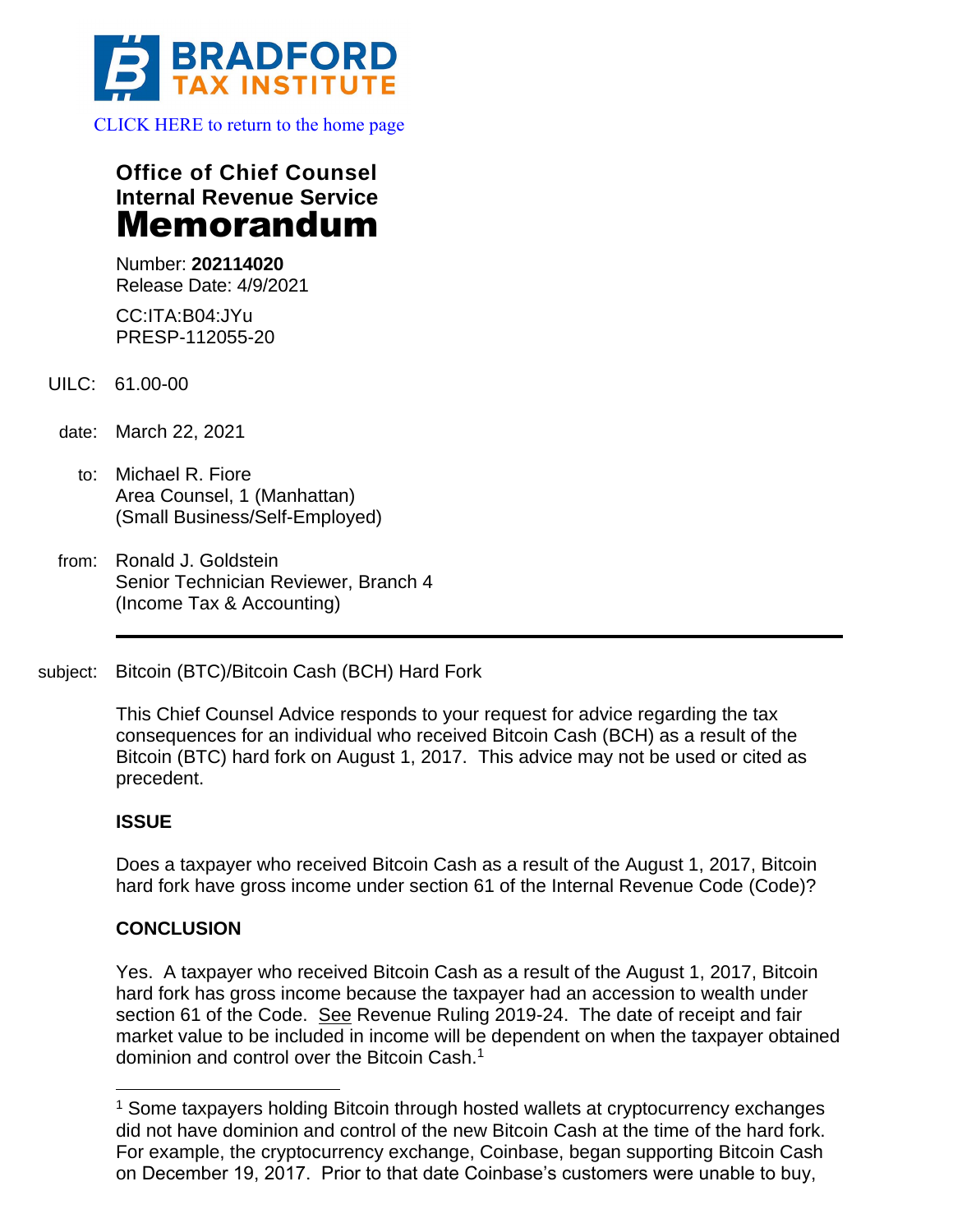# **BACKGROUND**

On August 1, 2017, at 9:16 a.m., EDT (13:16, UTC), block 478,558 on the Bitcoin block chain was mined. $2$  This was the last common block shared by both the Bitcoin and Bitcoin Cash distributed ledgers.<sup>3</sup> Immediately following the mining of block 478,558, Bitcoin miners began mining a block that continued to follow Bitcoin's protocols but was incompatible with Bitcoin Cash's protocols. At the same time, Bitcoin Cash miners began mining a block that followed the Bitcoin Cash protocol but was no longer compatible with Bitcoin's protocols.<sup>4</sup> Beginning at this date and time, holders of Bitcoin Cash were, in general, able to engage in Bitcoin Cash transactions that would not be reflected in the Bitcoin distributed ledger and would have no effect on their Bitcoin holdings.

## **FACTS**

#### Situation 1

*A* had sole control over the private key to a distributed ledger address that, as of August 1, 2017, at 9:16 a.m., EDT, held 1 unit of Bitcoin. Following the hard fork, *A*'s distributed ledger address continued to hold 1 unit of Bitcoin while also holding 1 unit of Bitcoin Cash. At that time, *A* had the ability to initiate a transaction to dispose of some or all of *A*'s Bitcoin Cash holdings.

## Situation 2

*B* is a customer of *CEX*, a cryptocurrency exchange that provides hosted wallet services. As of August 1, 2017, at 9:16 a.m., EDT, *B* owned 1 unit of Bitcoin, which was held by *CEX* in a hosted wallet. *CEX* had sole control over the private key to a distributed ledger address that, as of August 1, 2017, at 9:16 a.m., EDT, held 100 units of Bitcoin. According to *CEX*'s off-chain, internal ledger, one unit of the 100 units of Bitcoin was owned by *B*.

<sup>2</sup> Block 478558, BLOCKCHAIN.COM, available at https://www.blockchain.com/btc/block/ 0000000000000000011865af4122fe3b144e2cbeea86142e8ff2fb4107352d43.

<sup>3</sup> The Birth of BCH: The First Crazy Days of "Bitcoin Cash", BITCOIN MAGAZINE (Aug. 2, 2017), available at https://bitcoinmagazine.com/articles/birth-bch-first-crazy-daysbitcoin-cash.

<sup>4</sup> <u>Id</u>.

sell, receive, transfer, or exchange Bitcoin Cash through their Coinbase accounts. See Buy, sell, send and receive Bitcoin Cash on Coinbase, COINBASE (Dec. 20, 2017), available at https://blog.coinbase.com/buy-sell-send-and-receive-bitcoin-cash-oncoinbase-65f1b2c7214b.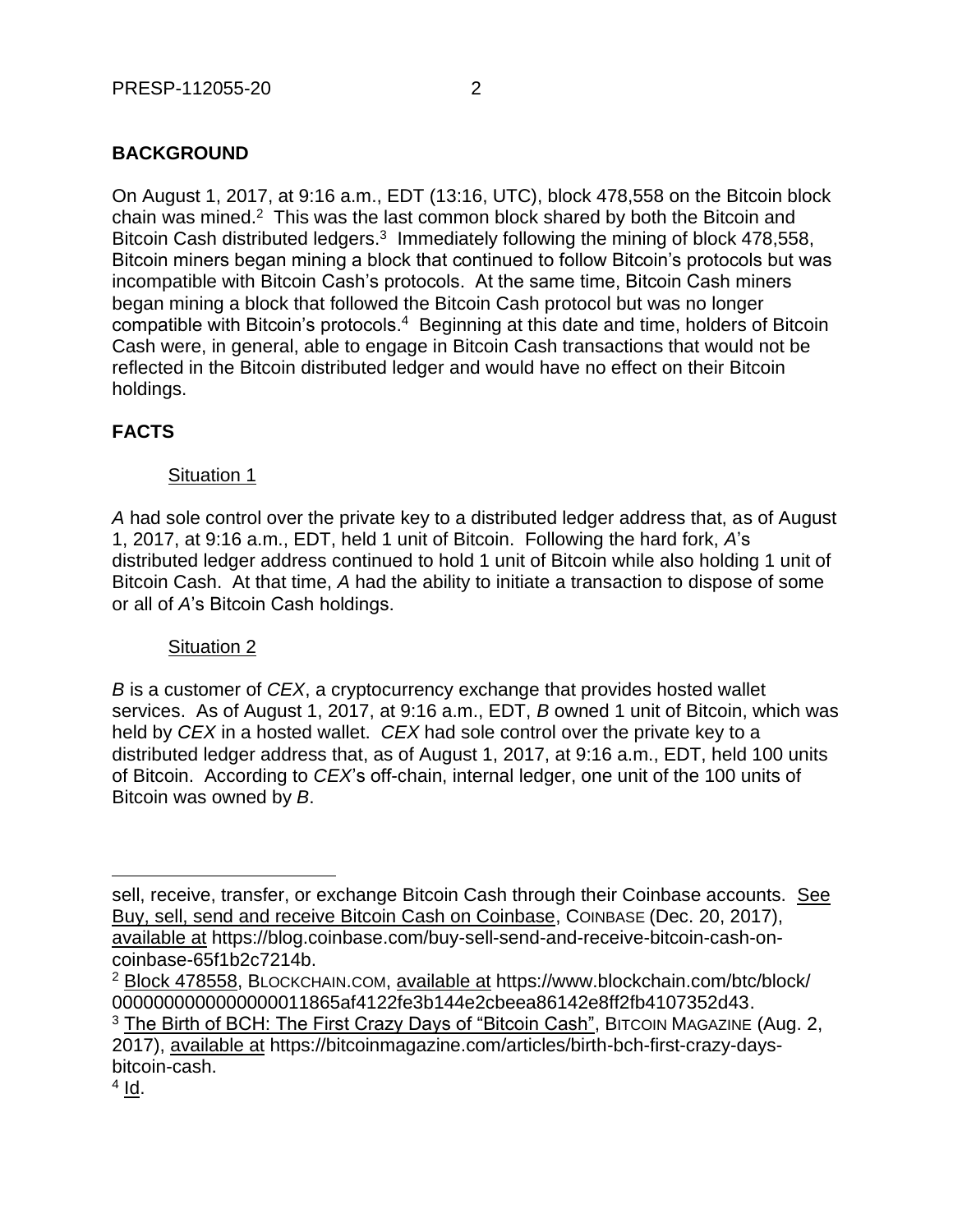After the hard fork, *CEX*'s distributed ledger address continued to hold 100 units of Bitcoin while also holding 100 units of Bitcoin Cash. *CEX*, however, was uncertain of Bitcoin Cash's security and long-term viability and chose not to support Bitcoin Cash at the time of the hard fork. As a result, *B* was unable to buy, sell, send, receive, transfer, or exchange any Bitcoin Cash through *B*'s account with *CEX*, and *CEX* did not update its internal ledger to reflect that *B* owned any Bitcoin Cash. On January 1, 2018, at 1:00 p.m., EDT, *CEX* initiated support for Bitcoin Cash, allowing *B* to buy, sell, send, receive, transfer, or exchange Bitcoin Cash, including part or all of the 1 unit in *B's* account.

## **DISCUSSION**

Section 61(a)(3) provides that, except as otherwise provided by law, gross income means all income from whatever source derived, including gains from dealings in property. Under § 61, all gains or undeniable accessions to wealth, clearly realized, over which a taxpayer has complete dominion, are included in gross income. See Commissioner v. Glenshaw Glass Co., 348 U.S. 426, 431 (1955). A taxpayer owning a cryptocurrency that undergoes a hard fork has received gross income under § 61 if the hard fork results in a new cryptocurrency and the taxpayer actually or constructively receives the new cryptocurrency as a result of the hard fork. I.R.C. § 61; Treas. Reg. § 1.451-2; Rev. Rul. 2019-24.

Revenue Ruling 2019-24 applies the general principles of § 61 to conclude that the receipt of a new cryptocurrency following a hard fork results in income. Specifically, the ruling includes in the facts an airdrop following a hard fork as an example of how a taxpayer could receive new cryptocurrency from a hard fork. The specific means by which the new cryptocurrency is distributed or otherwise made available to a taxpayer following a hard fork does not affect the Revenue Ruling's holding.<sup>5</sup>

Bitcoin underwent a hard fork on August 1, 2017, which resulted in the creation of a new cryptocurrency, Bitcoin Cash. The developers of Bitcoin Cash designed the Bitcoin Cash protocol in such a way that holders of Bitcoin received Bitcoin Cash in a 1:1 ratio based on the transaction history recorded in the shared portion of the Bitcoin/Bitcoin Cash distributed ledger, *i.e.*, blocks 1 through 478,558.<sup>6</sup> Thus, at the time the new

<sup>&</sup>lt;sup>5</sup> "Contentious hard forks," "persistent chain splits," and "schism hard forks" are all terms that have been used to describe situations in which a cryptocurrency holder might receive new cryptocurrency as the result of a hard fork. Cryptocurrency terminology often changes and lacks uniformity.

<sup>&</sup>lt;sup>6</sup> As demonstrated in other hard forks, a cryptocurrency protocol may provide that the new cryptocurrency be issued in a ratio other than 1:1. For example, on October 20, 2017, Bitcoin holders received .5 units of Bitcore for every Bitcoin they held; and, on November 24, 2017, Bitcoin holders received 10 units of Bitcoin Diamond for each Bitcoin they held. See Harsh Agrawal, All Bitcoin Forked Coins List with Dates & Tips to Claim Them, COINSUTRA (Aug. 11, 2019), available at https://coinsutra.com/bitcoinforked-coins-list-dates-claim.